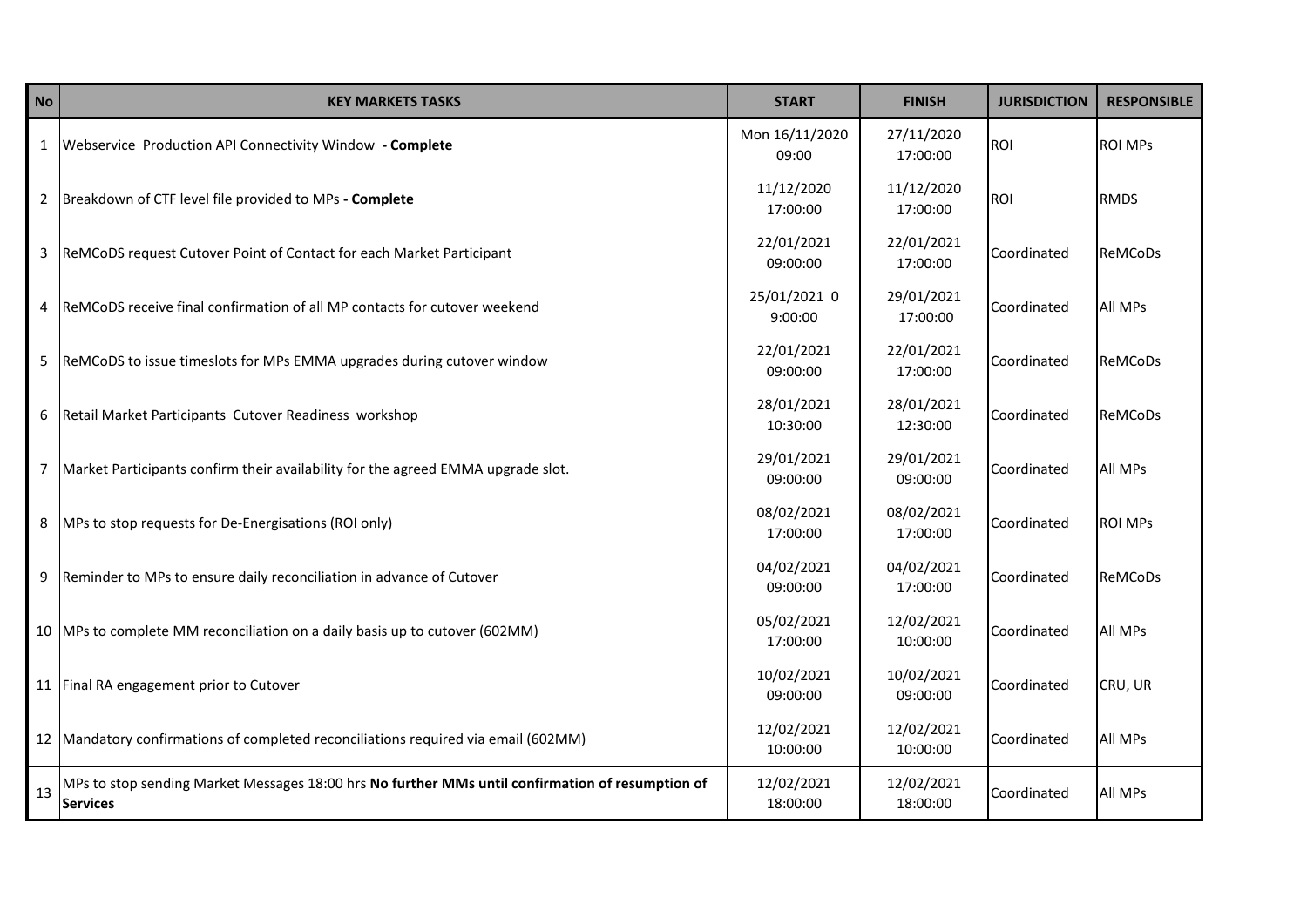|    | 14 Milestone 1 - Confirmation of Central Market Systems isolation complete     | 12/02/2021<br>22:00:00 | 12/02/2021<br>22:00:00 | Coordinated      | ReMCoDs        |
|----|--------------------------------------------------------------------------------|------------------------|------------------------|------------------|----------------|
|    | 15 Milestone 2 - Notification that Central Hub upgrade is complete             | 14/02/2021<br>10:00:00 | 14/02/2021<br>10:00:00 | Coordinated      | ReMCoDs        |
|    | 16 Milestone 3 - ESBN Testing commences (POINT OF NO RETURN - ESBN/NIEN)       | 14/02/2021<br>12:00:00 | 14/02/2021<br>12:00:00 | Coordinated      | <b>ReMCoDs</b> |
|    | 17 ATOS commence MPs EMMA upgrade as per agreed schedule                       | 14/02/2021<br>12:00:00 | 14/02/2021<br>21:00:00 | Coordinated      | All MPs        |
|    | 18 Milestone 4 - Notification that all EMMAs upgraded successfully             | 14/02/2021<br>21:00:00 | 14/02/2021<br>21:00:00 | Coordinated      | <b>ReMCoDs</b> |
|    | 19 Milestone 5 - Notification that NI Market open                              | 14/02/2021<br>23:00:00 | 14/02/2021<br>23:00:00 | <b>ESBN/NIEN</b> | <b>ReMCoDs</b> |
|    | 20 Milestone 6 - Notification that ESBN cutover is complete                    | 15/02/2021<br>02:00:00 | 15/02/2021<br>02:00:00 | Coordinated      | <b>ReMCoDs</b> |
|    | 21 Cutover Contingency day (see Note 1)                                        | 15/02/2021<br>00:00:00 | 15/02/2021<br>23:59:00 | Coordinated      | ReMCoDs        |
|    | 22 Milestone 7 - Notification that ROI Market Cutover is complete (see Note 2) | 16/02/2021<br>00:00:00 | 16/02/2021<br>00:00:00 | <b>ROI</b>       | ReMCoDs        |
| 23 | CTF values provided to MPs                                                     | 25/02/2021<br>17:00:00 | 25/02/2021<br>17:00:00 | <b>ROI</b>       | <b>RMDS</b>    |
| 24 | Smart Data Services Available                                                  | 26/02/2021<br>00:00:00 | 26/02/2021<br>00:00:00 | <b>ROI</b>       | <b>RMDS</b>    |
|    | 25 Hypercare Period (see Note 3)                                               | 15/02/2021<br>09:00:00 | 30/04/2021<br>17:00:00 | Coordinated      | ReMCoDs        |